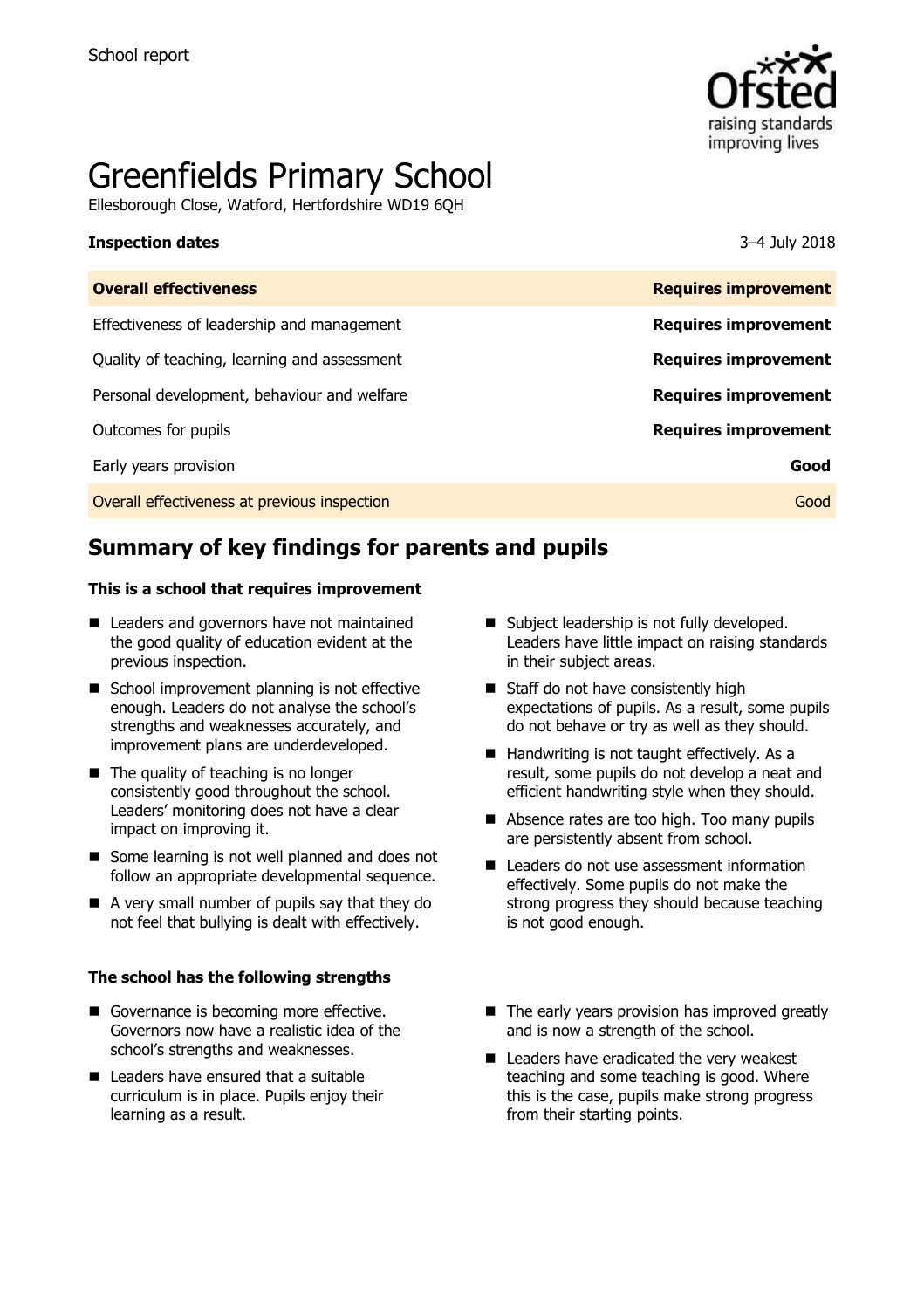

# **Full report**

### **What does the school need to do to improve further?**

- Develop the effectiveness of leadership by ensuring that:
	- self-evaluation is analytical and identifies the school's key weaknesses
	- school improvement plans focus on the most important priorities
	- leaders' monitoring of the quality of teaching has a clear impact on improving it
	- assessment information is used effectively to raise outcomes for pupils
	- leaders have a clear impact on improving standards in the subjects they are responsible for.
- Improve the quality of teaching so that it is at least good throughout the school, by ensuring that all teaching staff:
	- have consistently high expectations of how pupils behave, what they can achieve and how they should present their work
	- develop effective ways of managing pupils' behaviour
	- plan learning in developmentally appropriate sequences
	- teach handwriting effectively.
- Improve personal development, behaviour and welfare by:
	- reducing absence and persistent absence so that attendance is at least in line with the national average
	- putting measures in place to restore the confidence of the very small proportion of pupils and parents and carers who have concerns about bullying.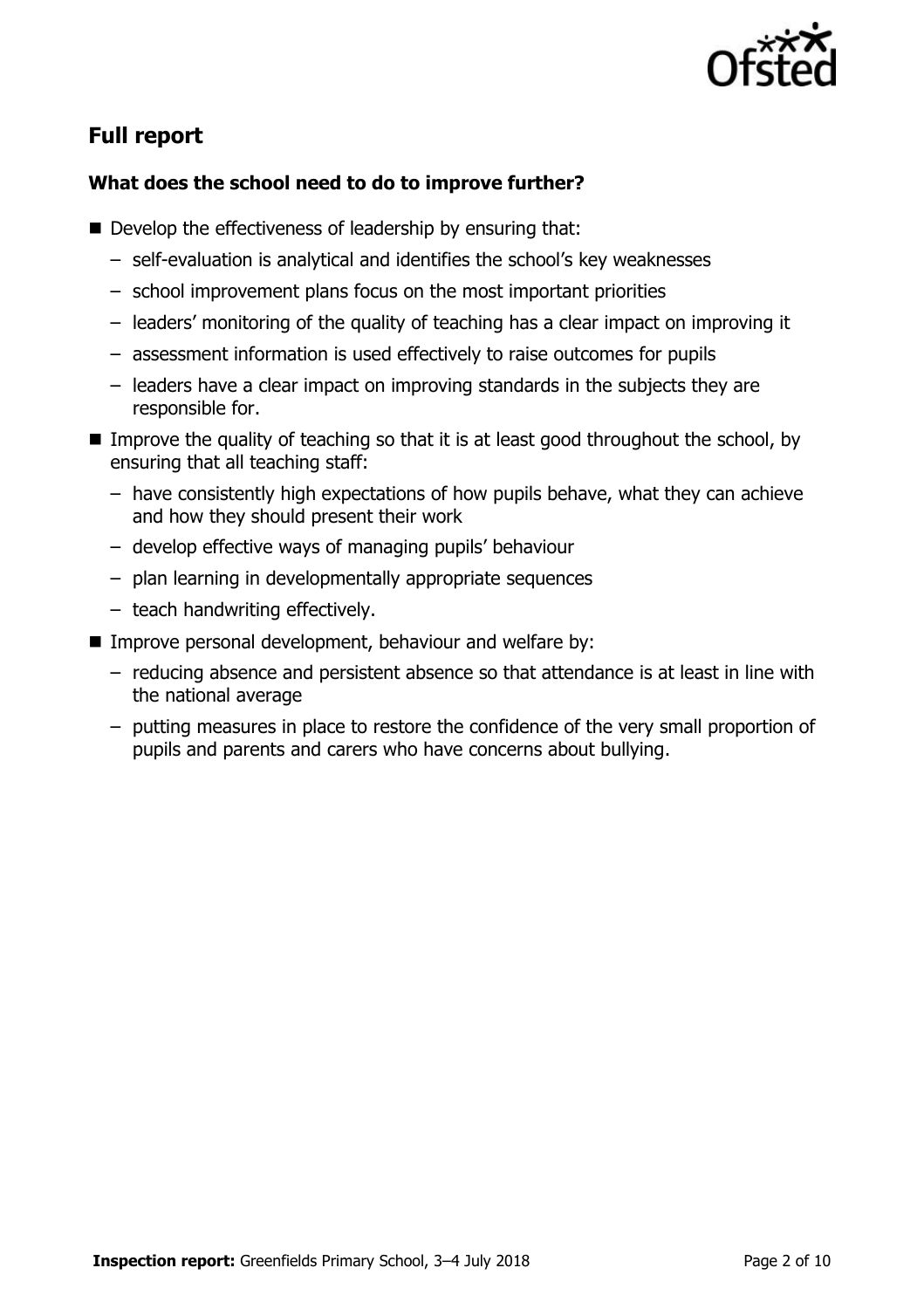

# **Inspection judgements**

#### **Effectiveness of leadership and management Requires improvement**

- Since the previous inspection, leaders have not maintained the good quality of education provided by the school. The quality of teaching is no longer consistently good and pupils' outcomes have fallen as a result.
- The school's processes for self-evaluation are not sufficiently well developed. The school's self-evaluation summary is descriptive, rather than analytical, and does not diagnose the school's weaknesses well enough. Similarly, the school's action plan does not focus strongly enough on the most important priorities and has not helped to bring about the necessary improvements.
- Leaders have had too little impact on improving the quality of teaching. Although monitoring activities take place, such as looking at pupils' books and observing lessons, there is little evidence that these activities make any difference. Leaders identify areas that need to be improved but they do not then follow up to check that they have improved.
- Leaders do not use assessment information well enough. They have chosen to collect assessment information in the form of data, but they do not analyse this well enough for it to help them to improve pupils' outcomes.
- The development of subject leadership is in its infancy. Leaders' work is not yet sufficiently well focused on improving the quality of teaching and on raising standards in the subjects that they are responsible for. 'Green shoots' are starting to appear but leaders' work has not yet had time to have any great impact on school improvement.
- Recruitment of suitable staff has been and continues to be a significant challenge for the school. Leaders have been effective in ensuring that the school remains fully staffed. Leaders are also well aware of where teaching is weaker in the school. There is evidence that leaders have tackled the weakest teaching effectively.
- Overall, the pupil premium grant is spent effectively. The funding is used in a range of appropriate ways, such as providing counselling and other therapies for pupils, as necessary. Leaders are able to provide anecdotal evidence of the impact of the way the funding is spent. However, they have not looked closely enough at whether spending is having a direct impact on improving outcomes for disadvantaged pupils.
- The school's previous inspection found that the early years provision required improvement. Leaders have tackled this area well. Suitable support was secured from local authority advisers and this has been effective in ensuring that early years provision has improved.
- The school's curriculum is appropriately broad and balanced. Leaders have found that the school's topic-based approach motivates pupils and keeps them interested in the subjects they learn about. The school's curriculum is enhanced by regular educational visits to places of interests that are linked to the topic pupils are learning about, such as trips to the seaside and to the Verulamium Museum in St Albans.
- Leaders ensure that a range of extra-curricular activities are available to pupils. The eldest pupils are given the opportunity to attend residential visits in both Year 5 and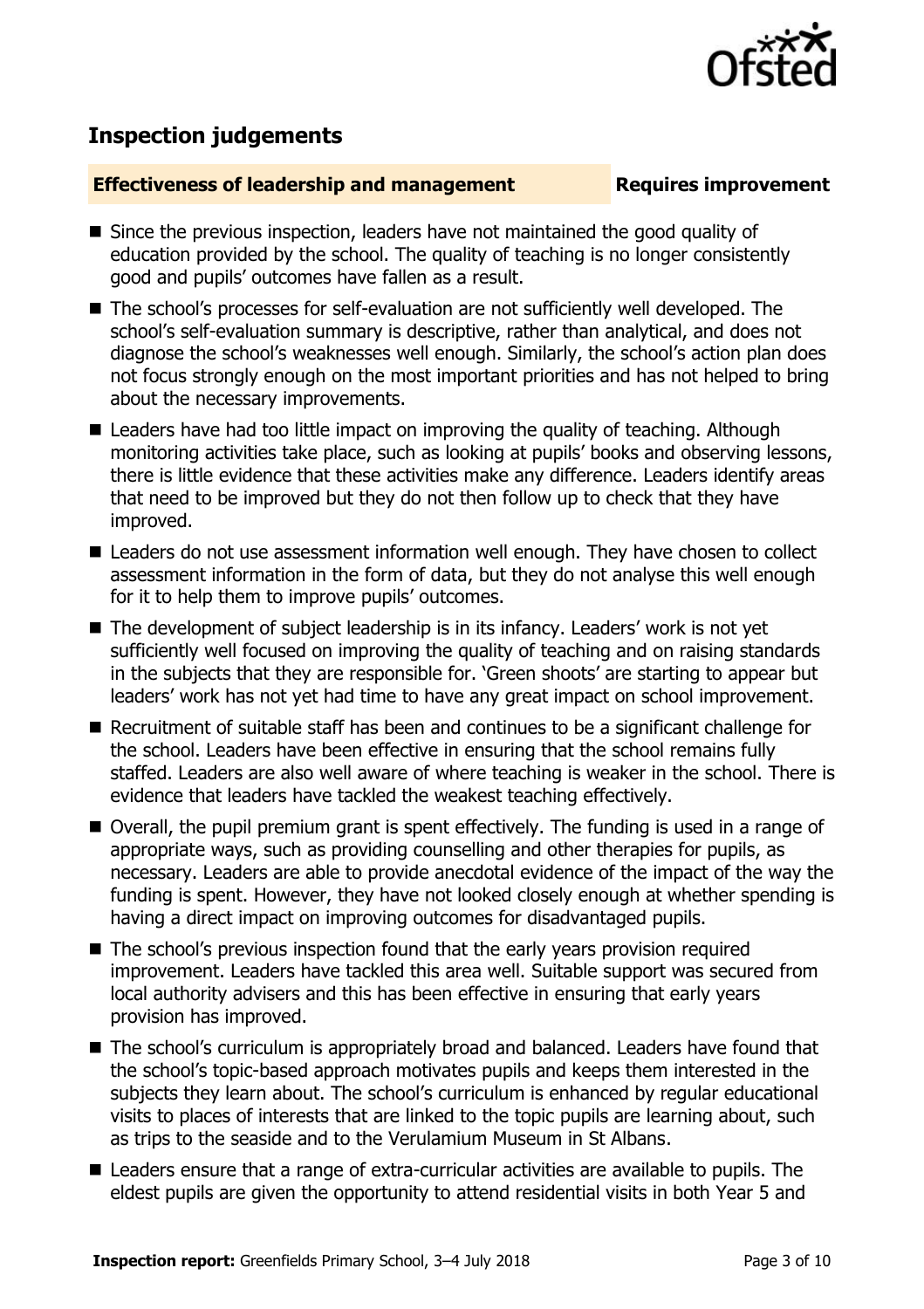

Year 6. Clubs run at lunchtime and after school, with opportunities available for pupils from all year groups. All pupils in Year 4 have a weekly tenor horn lesson. Some pupils go on to have individual instrumental lessons with peripatetic staff.

■ Leaders have chosen to use specialist teachers for some subjects such as French, physical education and art. Leaders have found that this approach works well, and outcomes have improved as a result of teachers' strong subject knowledge. For example, French is taught very well because the French teacher is a native speaker who models the sounds and nuances of the language accurately and clearly for pupils.

### **Governance of the school**

- $\blacksquare$  The governing body is becoming increasingly effective. Governors now have a much clearer understanding of the school's strengths and weaknesses. This is beginning to enable them to hold leaders to account more closely.
- Records of governing body meetings show that governors are now focusing on the right things. They know that the quality of teaching and attendance need to improve and that outcomes need to rise. They now ask much more challenging questions of leaders to check whether and to what extent progress is being made in these areas.
- Governors have not ensured that all pupils are provided with the full-time education that they are entitled to.

### **Safeguarding**

- The arrangements for safeguarding are effective.
- The school's single central record of pre-employment checks meets statutory requirements. Leaders have ensured that this key area of the school's work has a high profile. As a result, recruitment processes are robust and all the necessary checks are made to ensure that only suitable adults are allowed to work with children.
- The headteacher has an excellent understanding of her role as the school's designated safeguarding lead. She is deeply committed to ensuring that all pupils are safe. The headteacher responds appropriately to child protection concerns that staff raise. She does not hesitate to take action to protect children when necessary.
- The school's child protection processes are appropriate and well established. Leaders ensure that all staff receive safeguarding training when they join the school and that this is updated regularly. Staff understand the importance of reporting any concerns, no matter how trivial they may seem in isolation. Staff know how to report their concerns and do so promptly and appropriately.

### **Quality of teaching, learning and assessment Requires improvement**

- The quality of teaching in the school is inconsistent. While the teaching in some classes is strong and pupils make good progress, in other classes this is not the case. The good quality of teaching evident at the time of the previous inspection has not been maintained.
- Where the quality of teaching is weaker, low-level disruptive behaviour sometimes disturbs lessons. Teachers do not use behaviour management techniques well enough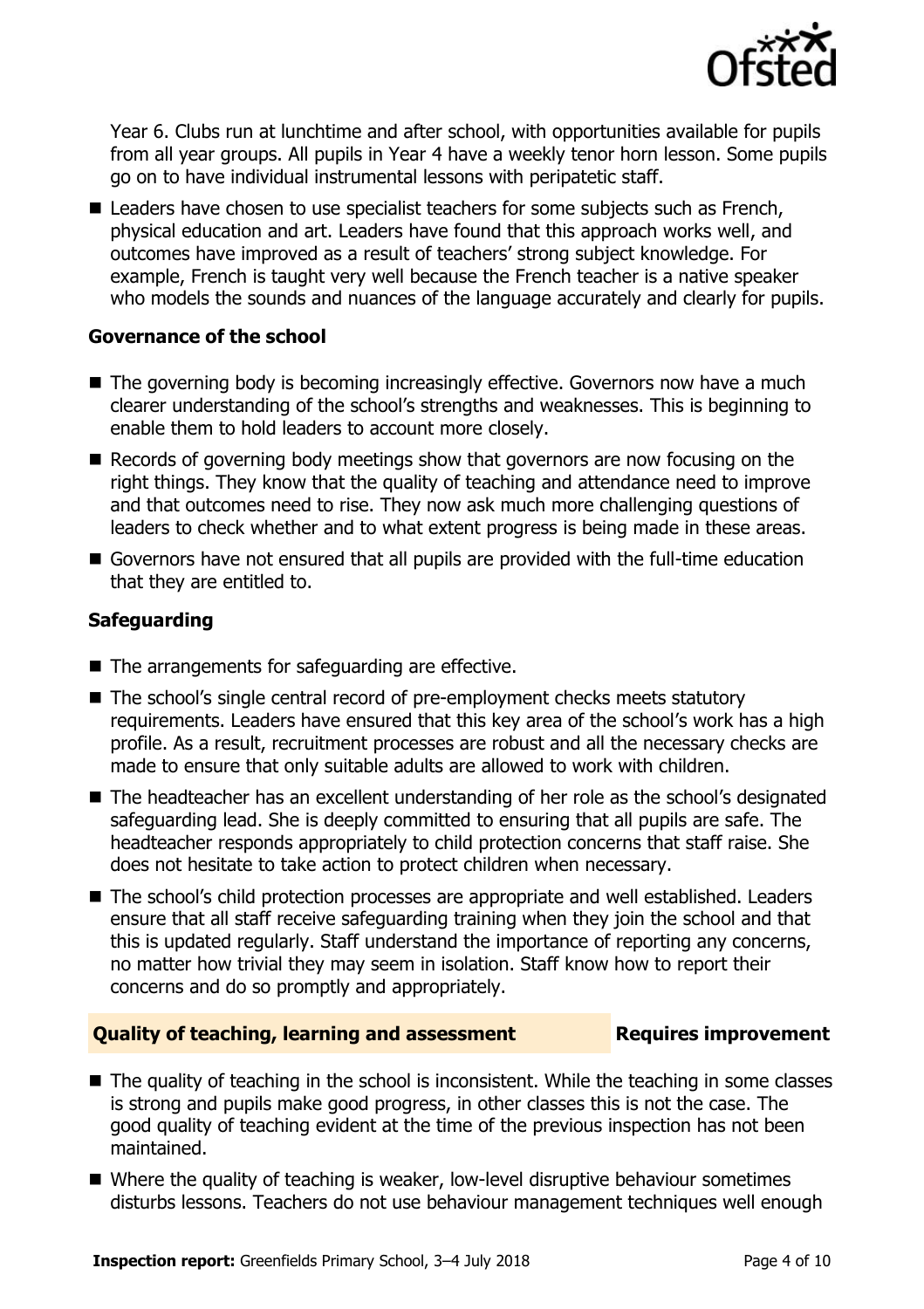

to ensure that pupils behave well at all times. Where this is the case, teachers' expectations of how pupils should behave are not high enough.

- In some classes, learning is not planned effectively. Teachers do not plan sequences of learning so that pupils develop new knowledge in an appropriate order. For example, in mathematics, pupils in some classes are given harder work to do followed by easier work. Where this is the case, there does not appear to be a logical progression from simple through to more challenging ideas and concepts. As a result, pupils develop gaps in their learning that slow the progress they make.
- Handwriting is not taught well enough. As a result, some pupils do not orientate their letters correctly and many do not develop a neat, joined handwriting style during key stage 2, as they should. The handwriting in many pupils' exercise books is underdeveloped and the presentation of their work is poor as a result.
- Where teaching is stronger, teachers explain tasks clearly so that pupils understand fully what is expected of them. Teachers ensure that tasks are appropriate and matched well to what they want pupils to learn. They also ensure that tasks capture pupils' imagination and interests.
- In some classes, teachers have high expectations both of how hard pupils should try and of how well they should behave. When this is the case, teachers use a range of appropriate strategies to manage pupils' behaviour. For example, they use praise appropriately to encourage good behaviour and they make the consequences of poor behaviour very clear.
- Some teachers ensure that pupils' individual needs are met very well, including pupils who have special educational needs (SEN) and/or disabilities. They assess pupils carefully so that they know exactly what pupils already know and can do, and what they need to learn next. They plan work for pupils at different levels so that it provides the right degree of challenge.
- In some classes, resources and equipment are used very well to enhance teaching. This is particularly true in mathematics, where pupils have been taught to use a range of equipment to help them to solve problems and to calculate correctly. This enables pupils to be more successful in learning mathematics and to make better progress.

#### **Personal development, behaviour and welfare Fig. 2.1 Requires improvement**

#### **Personal development and welfare**

- The school's work to promote pupils' personal development and welfare requires improvement.
- A very small minority of pupils and a minority of parents are concerned about bullying. They do not feel that the school deals with bullying effectively. Inspectors were satisfied that there is little bullying at Greenfields and that incidents are dealt with effectively when they do occur. However, it is a concern that some pupils do not feel safe from bullying.
- Relationships between pupils and staff are strong. Pupils trust staff and know that they can talk to them about any worries and problems they might have. The school has a wide range of measures in place to support pupils' social and emotional needs. These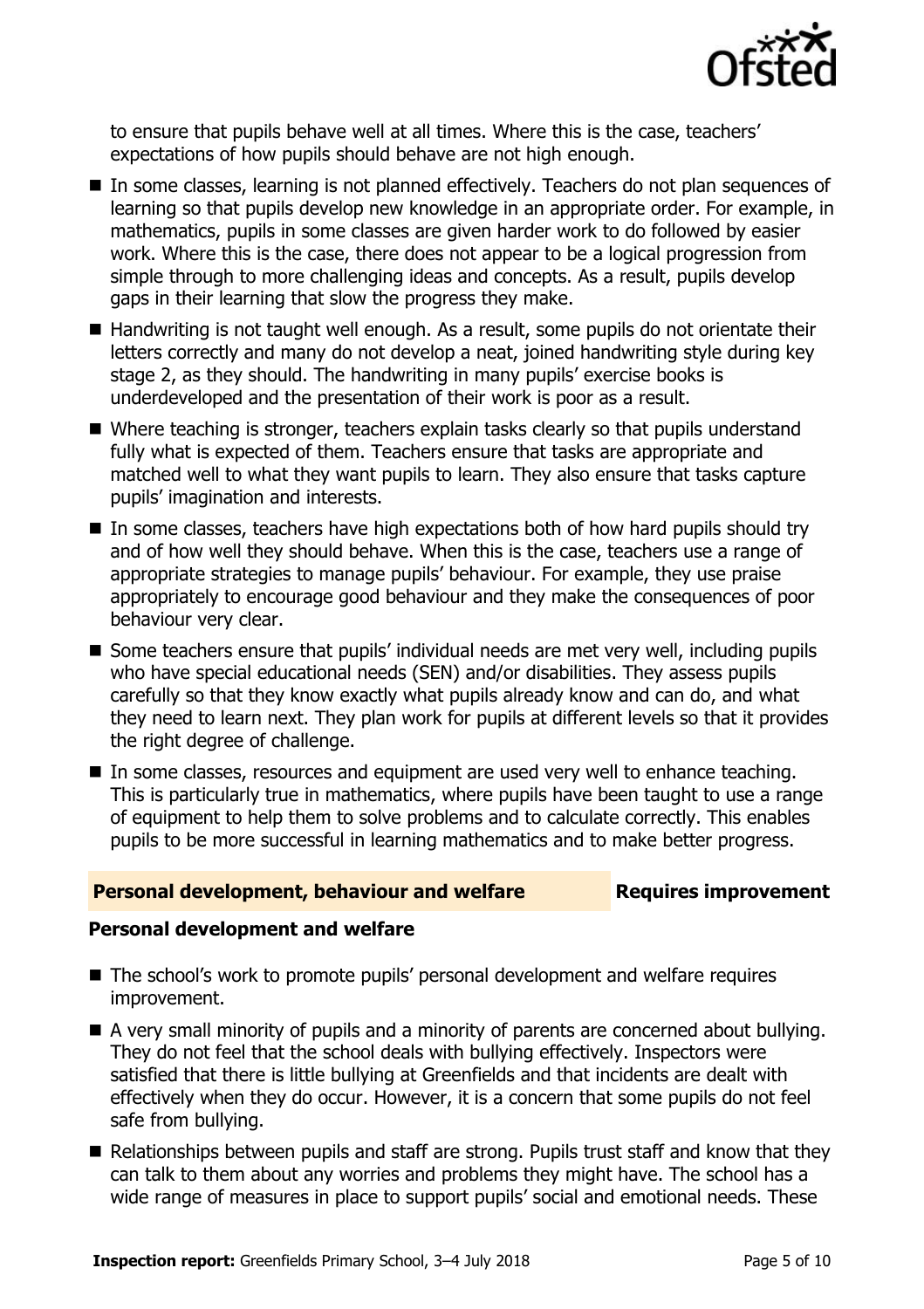

measures help to keep pupils safe.

- Almost all pupils feel safe and happy at school. Most parents that responded to Parent View, Ofsted's online questionnaire, agreed that their children are safe, happy and well looked after at school.
- **Pupils are friendly and polite. They are confident to speak to visitors and are keen to** talk about their school. Pupils are well mannered and respectful towards adults and each other.

#### **Behaviour**

- The behaviour of pupils requires improvement.
- Leaders have allowed the use of part-time timetables for a very small number of pupils of statutory school age. These arrangements are long term and not time limited. This means that some pupils are not provided with the full-time education that they are entitled to.
- Rates of attendance are far too low and persistent absence is a particular concern. Some absence is for justifiable medical reasons but too much is not. Until very recently, leaders and governors had not done enough to tackle absence and to improve attendance.
- Leaders have recently started to take more decisive action to tackle persistent absence. Several 'breach' letters have been issued to parents who have not met their legal obligation to ensure that their children attend school regularly. Leaders are now in a position to issue fixed penalty notices to parents of pupils who are persistently absent without due cause.
- Pupils usually behave well and follow the school's rules. Classrooms are generally orderly places, although there is some low-level disruption when the quality of teaching is weaker. Pupils behave sensibly and play well together at break and lunchtimes.

#### **Outcomes for pupils Requires improvement**

- **Pupils do not make strong progress throughout the school because the quality of** teaching is not consistently good. Where teaching is weaker, pupils make less progress. The work in their exercise books is not of the same good quality as that of pupils where teaching is stronger.
- Over time, this has had a negative impact on pupils' progress and attainment. Results of the key stage 2 national tests have shown a deteriorating trend in reading and writing in recent years, and particularly so in mathematics.
- Overall, disadvantaged pupils make similar progress to their classmates. Where the quality of teaching is better, disadvantaged pupils make better progress. However, their progress is not as good as other pupils nationally. The provision of therapeutic approaches, such as counselling and Lego therapy, has helped some disadvantaged pupils to become 'better learners' and, as a result, to make better progress.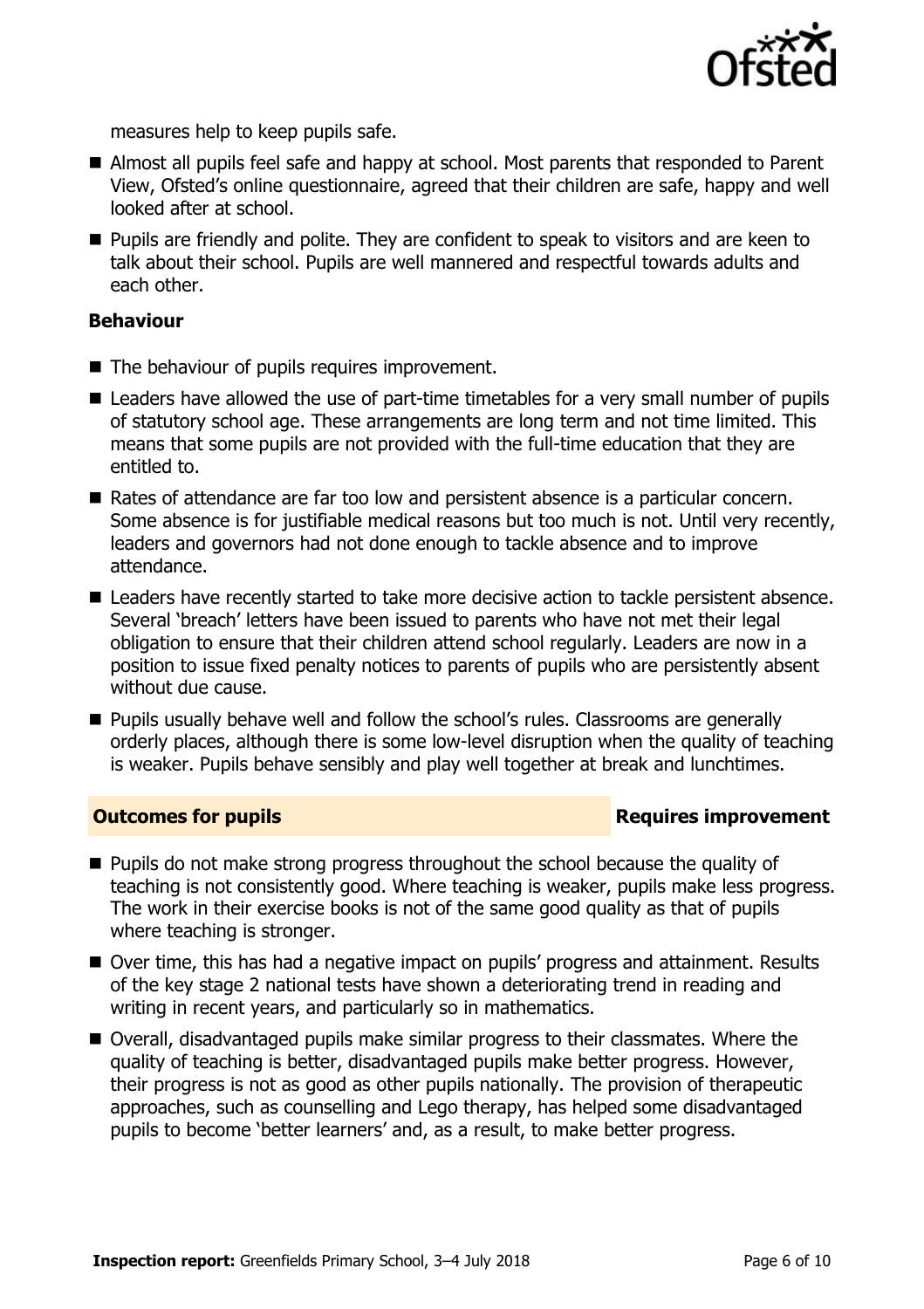

- Pupils who have SEN and/or disabilities make progress from their individual starting points. The targets on pupils' individual education plans are usually met. The extent of the progress this group of pupils make is unclear because approaches to measuring the small steps of progress these pupils make are underdeveloped.
- This downward trend in progress and attainment has now been halted. Teachers' assessments, carried out alongside the national tests, show a much-improved picture this year. Results of the key stage 2 national tests are expected to be much closer to the national average in 2018.
- In some year groups, pupils make strong progress in reading, writing and mathematics. They also make strong progress in a range of other subjects across the curriculum. For example, pupils do well in French and art because the quality of teaching is good. Pupils show a keen interest in their learning and are encouraged to try hard and to do their best.

#### **Early years provision Good Good**

- Improving the early years provision was an area for improvement from the previous inspection. Leaders have focused well on this area and taken appropriate action to develop the weaker areas. As a result, the early years provision is now good and is a strength of the school.
- The early years provision is led well. As a result, children now make good progress from their individual starting points. Leaders have a thorough and accurate understanding of the provision's strengths and areas that still need to improve. Suitable plans are in place for developing the provision further and leaders' ambitions are high.
- Staff provide a good range of purposeful activities for children, both indoors and outside. They think carefully about children's interests and their developmental needs when planning learning. This means that activities capture children's interest and help them to make good progress.
- Staff focus well on teaching children phonics in order for them to develop early reading and writing skills. This work is successful and, at the end of the academic year, children are starting to write in simple and increasingly accurate sentences. For example, one child wrote, 'Wone day I am going to Spain. On a playn. Wen I am a sleep'. Although there are errors, spelling is phonetically plausible and does not detract from the sense of what has been written.
- The early vears classrooms and outside areas provide a safe and enabling environment for young children. For example, the inspection took place during a heatwave, but Reception children were able to play safely outside as a large, mature tree provides excellent shade. The classrooms are well maintained, making the early years provision bright, attractive and welcoming.
- Children generally behave well in the early years classes. They learn the school's rules and usually follow them well. Occasionally some children become a little over-excited and, for example, forget that they should not run inside. Children mostly persevere with their chosen activities and this helps them to develop their understanding of the things they learn about.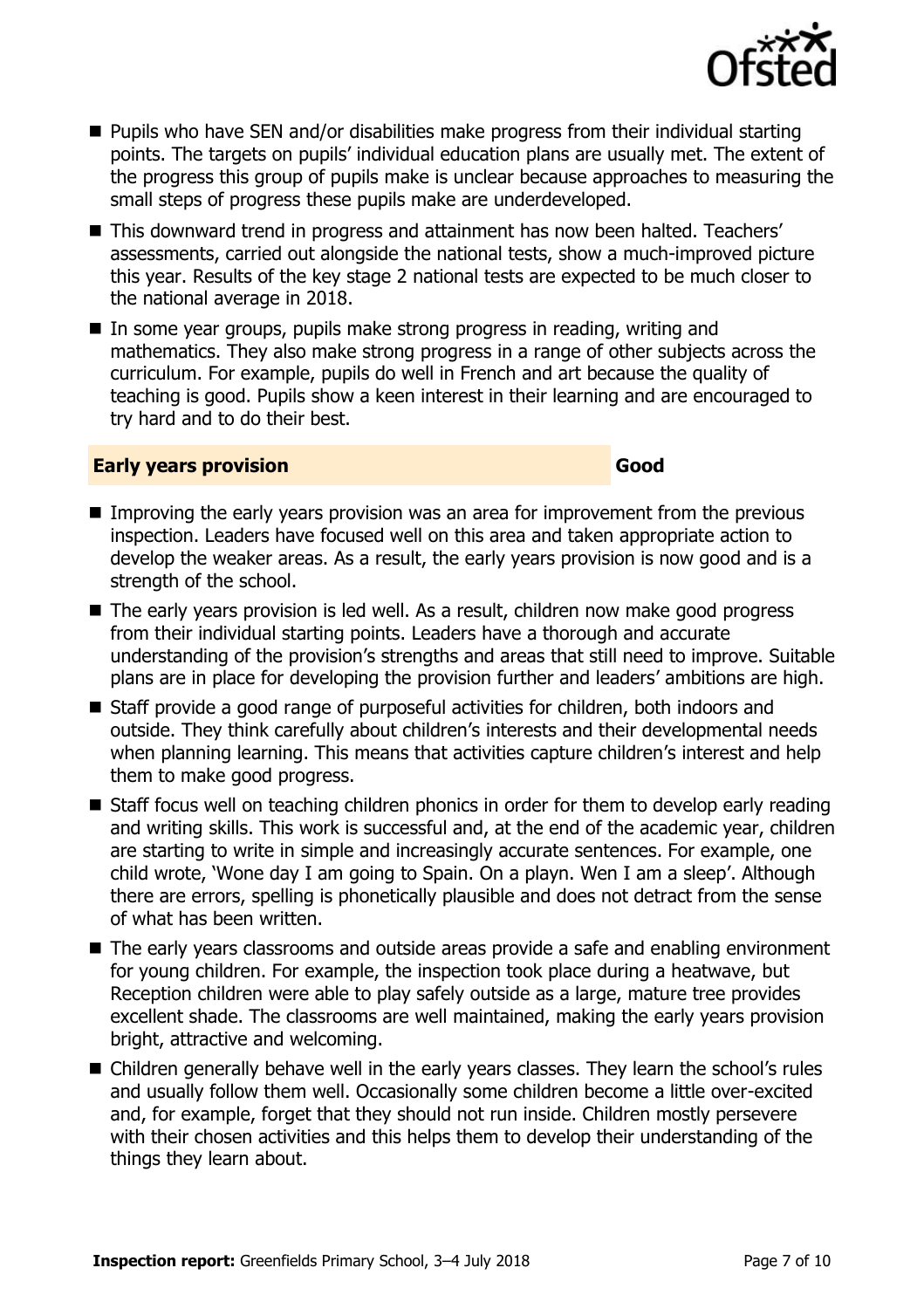

# **School details**

| Unique reference number | 117193        |
|-------------------------|---------------|
| Local authority         | Hertfordshire |
| Inspection number       | 10053864      |

This inspection of the school was carried out under section 5 of the Education Act 2005.

| Type of school                      | Primary                       |
|-------------------------------------|-------------------------------|
| School category                     | Community                     |
| Age range of pupils                 | 3 to 11                       |
| <b>Gender of pupils</b>             | Mixed                         |
| Number of pupils on the school roll | 201                           |
| Appropriate authority               | The governing body            |
| Chair                               | David Ray                     |
| <b>Headteacher</b>                  | <b>Helen Cook</b>             |
| Telephone number                    | 0208 428 1166                 |
| Website                             | www.greenfields.herts.sch.uk  |
| <b>Email address</b>                | head@greenfields.herts.sch.uk |
| Date of previous inspection         | 5-6 November 2014             |

### **Information about this school**

- The school meets current floor standards. These are the minimum standards, set by the government, for pupils' progress and attainment.
- Separately registered childcare provision (EY557957) operates on the school site.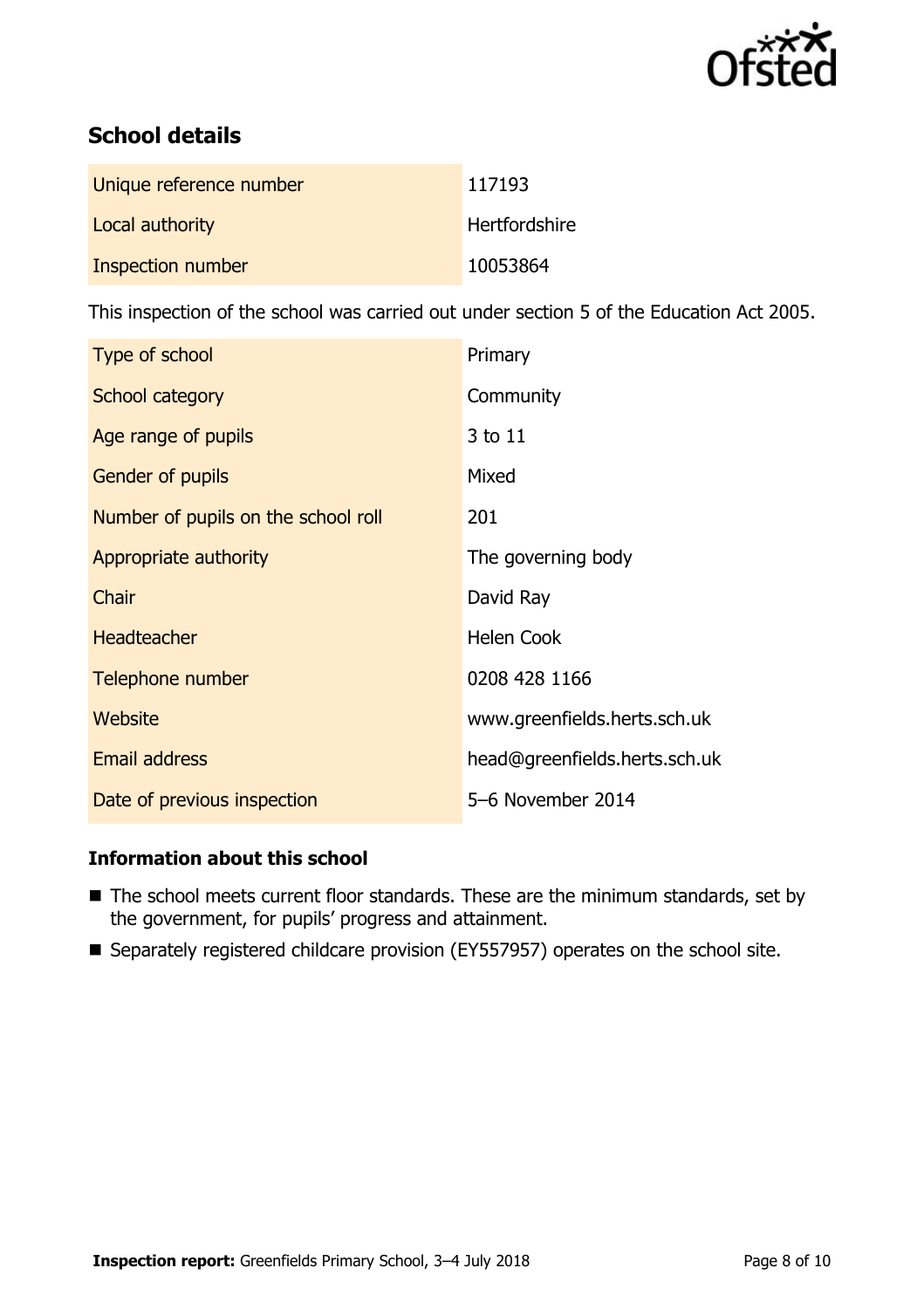

# **Information about this inspection**

- Inspectors gathered a range of evidence to judge the quality of teaching and learning over time. Inspectors observed parts of 15 lessons, some jointly with the headteacher or deputy headteacher.
- Year 6 pupils were away on a residential visit to an activity centre throughout the inspection. Although inspectors were unable to speak with Year 6 pupils, their exercise books and assessment information were made available to the inspection team.
- Inspectors looked closely at the work in pupils' exercise books. They listened to pupils read and talked to them about their work. Inspectors looked at a range of the school's documents, including assessment information.
- Inspectors checked the school's single central record of pre-employment checks and other documentation concerned with the safer recruitment of staff and volunteers.
- Meetings were held with leaders, governors, a representative of the local authority and a group of pupils.
- **Inspectors spoke with pupils throughout the inspection and with parents as they** brought their children to school. Inspectors took into account 46 responses to Parent View, Ofsted's online questionnaire, and the 45 free-text comments that were received.
- $\blacksquare$  There were no responses to the pupil and staff surveys.

#### **Inspection team**

Wendy Varney, lead inspector **Her Majesty's Inspector** 

Tessa Holledge **Her Majesty's Inspector**